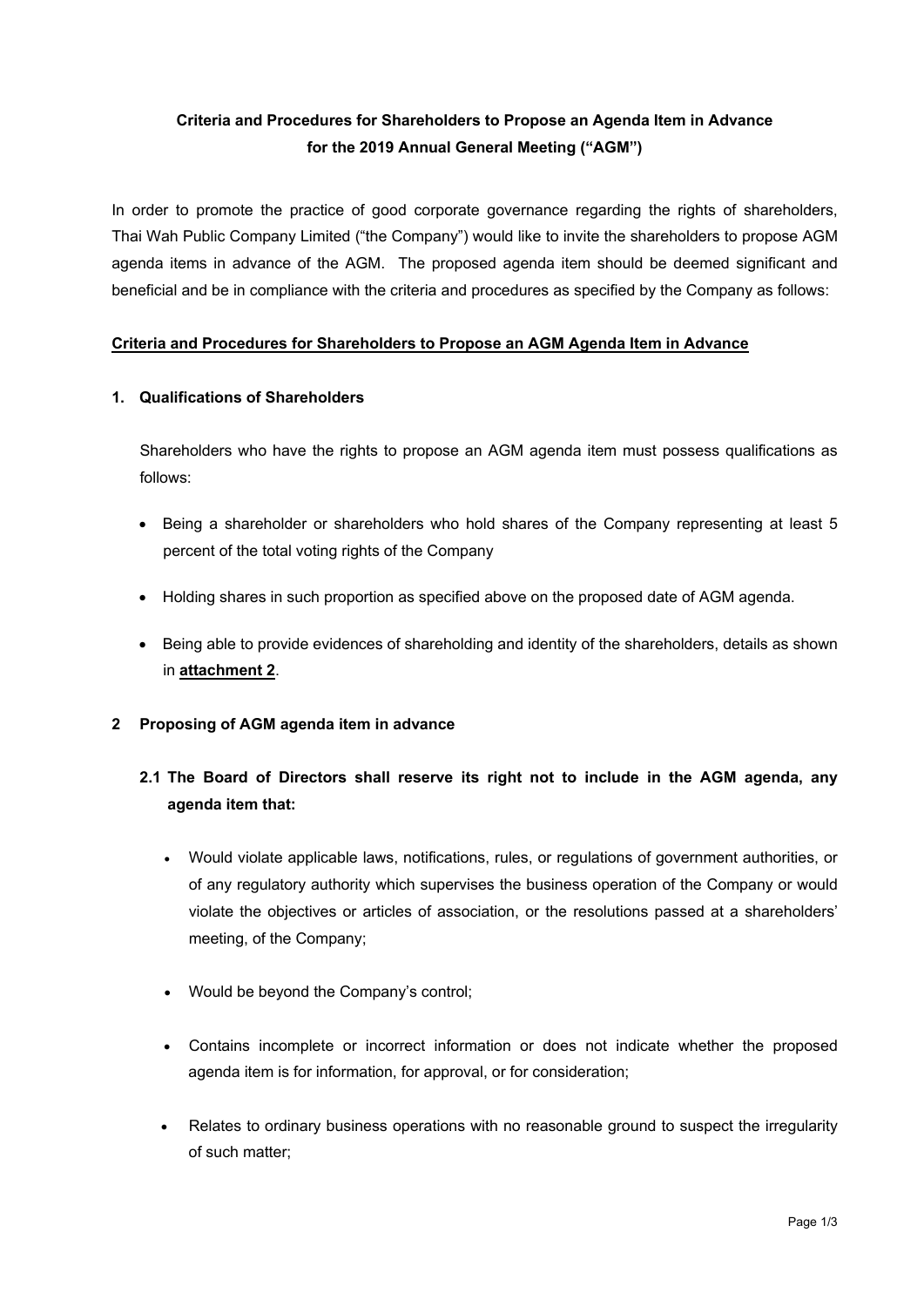- Was submitted by a party not meeting the qualifications of shareholding as specified in No. 1 or was not submitted in accordance with the Criteria and Procedures for Shareholders to Propose an AGM Agenda Item in Advance as specified in No. 2;
- Was previously proposed within the past 12 months at a shareholdings' meeting of the Company and received the supporting votes of less than 10 percent of the total voting rights unless the facts had significantly changed; or
- Falls within any other case as specified by notification of the Capital Market Supervisory Board.

## **2.2 Procedures to propose an AGM agenda item**

- The fully qualified shareholders as specified in No. 1 can propose an AGM agenda item by completing and signing the form " Proposal for the 2019 Annual General Meeting" as shown in **attachment 1**, and enclosing all supporting documents as specified.
- In the case where two or more shareholders have united to propose the same AGM agenda item, each shareholder must separately complete and sign the form as shown in **attachment 1**, and enclose all supporting documents as specified. Then, documents of all such shareholders must be combined into one set and submitted together.
- In the case where a shareholder or group of shareholders wishes to propose more than one AGM agenda item, a separate form as shown in **attachment 1** must be completed, signed and submitted for each AGM agenda item, with all supporting documents as specified, enclosed for each proposed agenda item.
- The original forms, duly signed, together with all supporting documents must be sent to the Company by registered mail as follows:

**The Company Secretary Thai Wah Public Company Limited 21/59, 21/63-64 Thai Wah Tower I, 20th - 21st Floor South Sathorn Road, Tungmahamek Sub-district Sathorn District, Bangkok 10120**

In case of any queries, please contact the Company Secretary at 0 2285 0040.